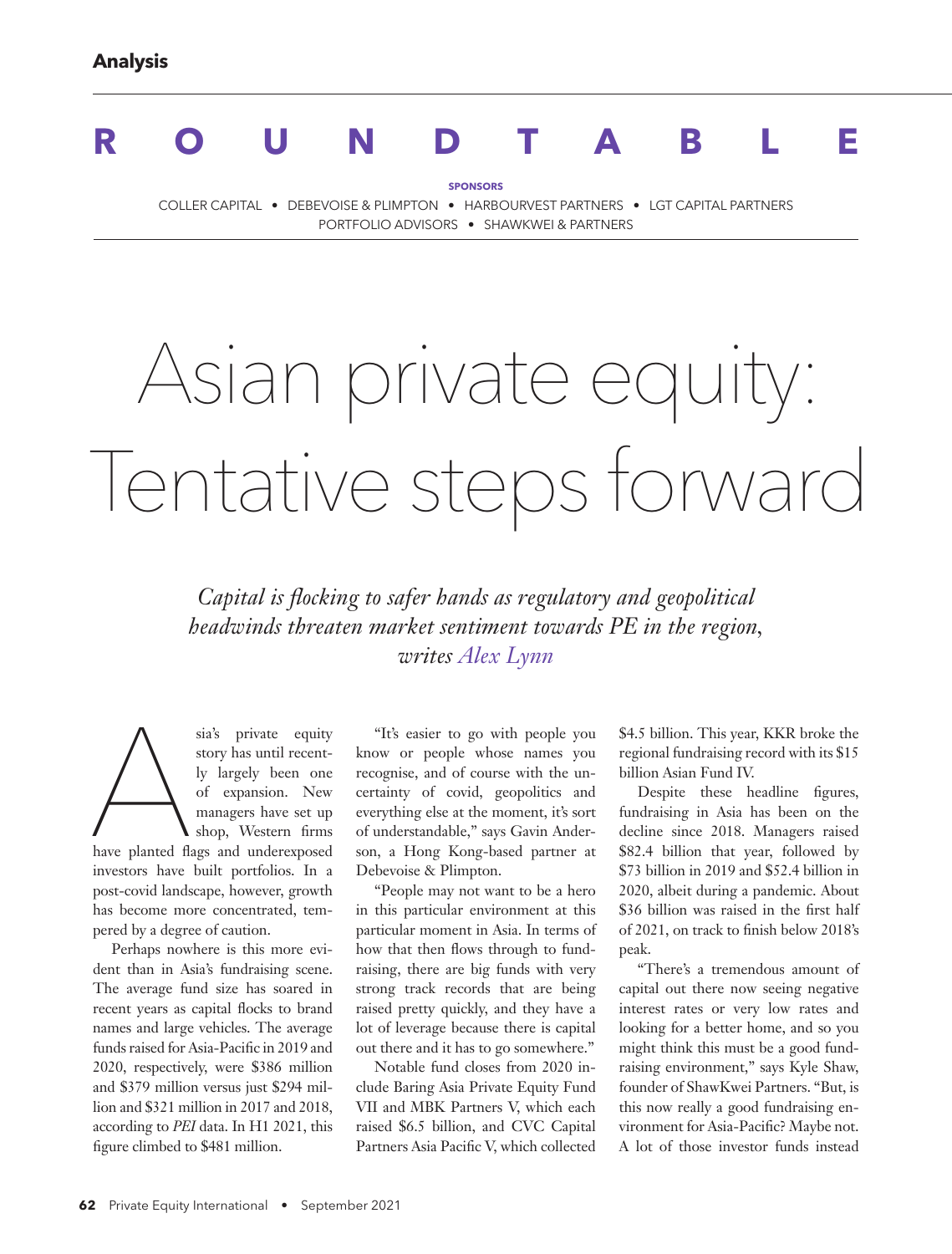might be going to places like Europe and North America because of certain complications here in Asia on the geopolitical front. Plus, with the current travel restrictions, it's hard for potential LPs to come out to Asia and kick the tires of the funds."

Chinese venture capital is a partial exception to the rule. Fundraising is on track for an exceptional year, although capital is flocking to larger funds as it is in other Asian markets. Chinese firms raised \$6.6 billion over 15 funds in the first half of 2021, exceeding the \$4.4 billion across 17 funds for the entirety of 2020 and \$6.2 billion over 25 funds in 2019, according to *PEI* data. If the momentum continues in the second half of this year, fundraising levels may approach the \$13.8 billion collected in 2011.

#### **Sino-US tensions**

Though the pandemic has played a critical role in Asia's broader fundraising slump, geopolitical uncertainty must also shoulder some of the blame. Chinese GPs, in particular, have been anticipating a tougher fundraising environment due to the threat of regulatory intervention among US public institutions.

That dynamic has already played out in the public markets. Last year, President Trump ordered the Federal Retirement Thrift Investment Board, a US government agency that oversees about \$760 billion, to halt plans to back an index containing Chinese stocks because of national security concerns.

The US Department of State later warned university endowments to divest from Chinese stocks lest enhanced listing standards spark a wave of de-listings from US exchanges.

"Depending on what type of organisation you are, your constituents, investment committee or board will have a pretty disparate view on how they want to access – or if they want continue to have exposure to – China,"

*"It feels like there's just been a torrent of co-investments coming through"* 

**GAVIN ANDERSON Debevoise & Plimpton**

The number of funds closed in Asia has plummeted in recent years, as capital flocks to familiar names and larger vehicles

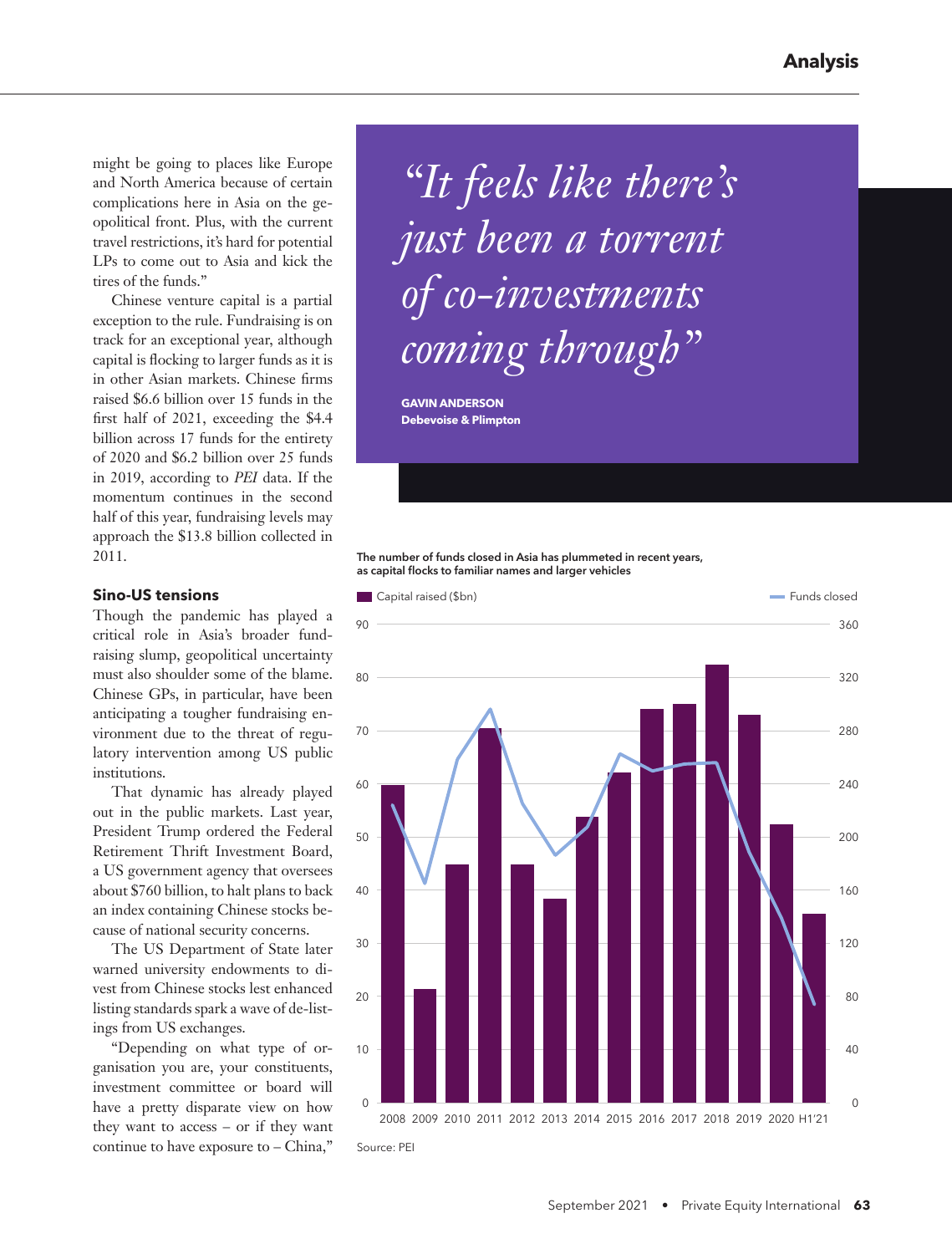

#### **Doug Coulter**

Partner and head of private equity for Asia-Pacific, LGT Capital Partners

Doug Coulter joined the firm in 2007 and has more than 20 years' experience in private equity and investment banking.

#### **Gavin Anderson**

Partner, Debevoise & Plimpton

Based in Hong Kong, Gavin Anderson is a member of the firm's investment funds and investment management group, advising sponsors and investors on issues including fund formation, co-investment, fund restructurings and carried interest arrangements.





#### **Jonathan English**

Managing director and head of Asia private equity, Portfolio Advisors

Jonathan English joined Portfolio Advisors in 2007 and has more than 20 years' experience in the asset class. He is primarily engaged in sourcing, evaluating and recommending investment opportunities in Asia private equity primary funds, secondary transactions and coinvestments.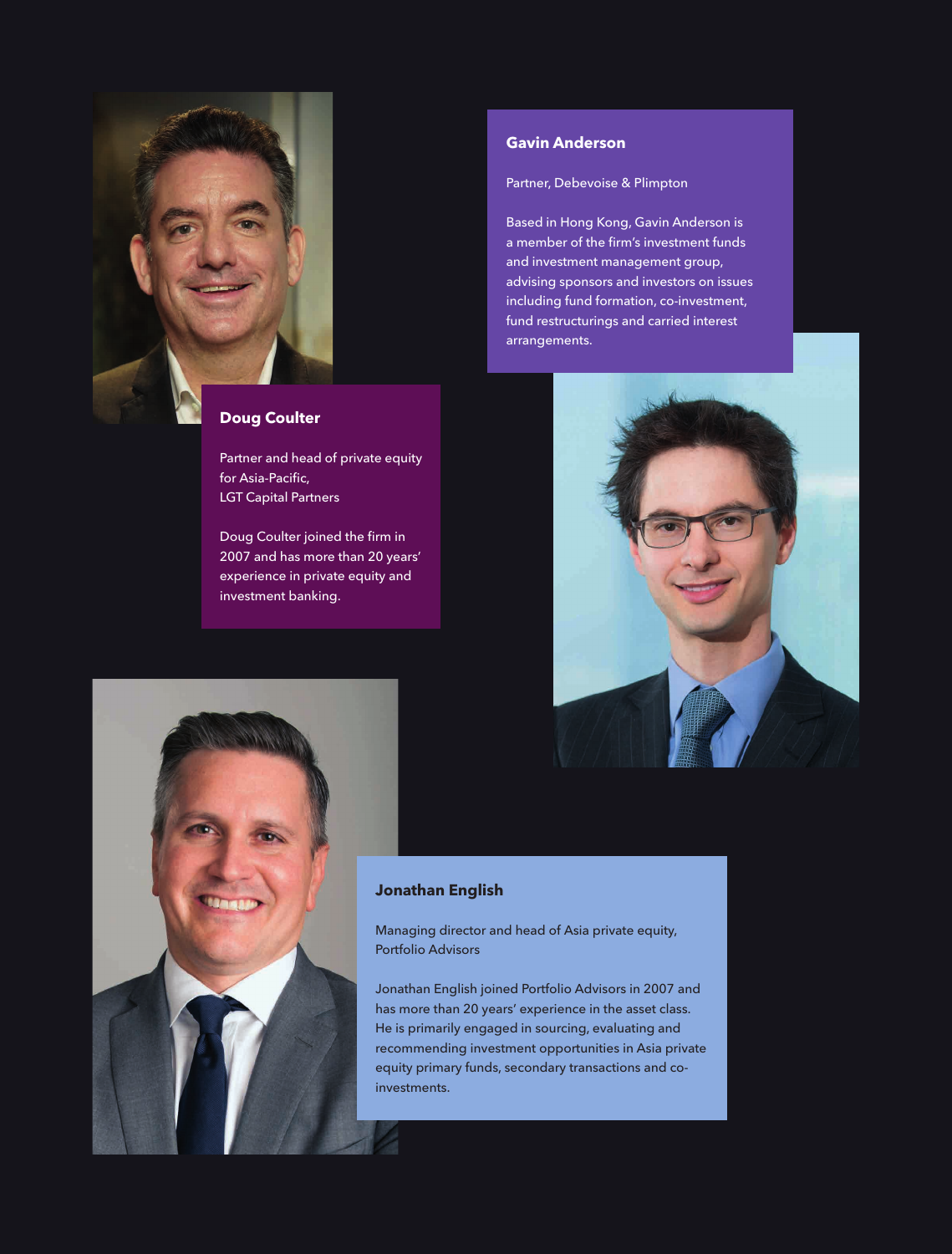#### **Kyle Shaw**

Founder and managing partner, ShawKwei & Partners

Kyle Shaw is the founder and managing partner of ShawKwei & Partners, a private equity investment firm established in 1998. ShawKwei & Partners invests in Asia, Europe and the US and has offices in Hong Kong, Singapore and Shanghai. Shaw's private equity experience before ShawKwei & Partners includes managing Asian private equity businesses for Security Pacific National Bank and then the Tudor Group.



#### **Zhan Yang**

#### Principal, Coller Capital

Zhan Yang is an investment principal responsible for origination and execution, based in Hong Kong. Prior to joining Coller Capital in 2016, Zhan was a director at BlackRock Private Equity Partners. Previously, he worked at Swiss Re Private Equity Partners and Adveq Management in Zurich, Beijing and Hong Kong.





#### **Kelvin Yap**

Managing director, HarbourVest Partners

Kelvin Yap joined the firm in 2006 and is a member of its global co-investment group leadership. Based in Singapore, he leads the firm's co-investment activities in Asia-Pacific.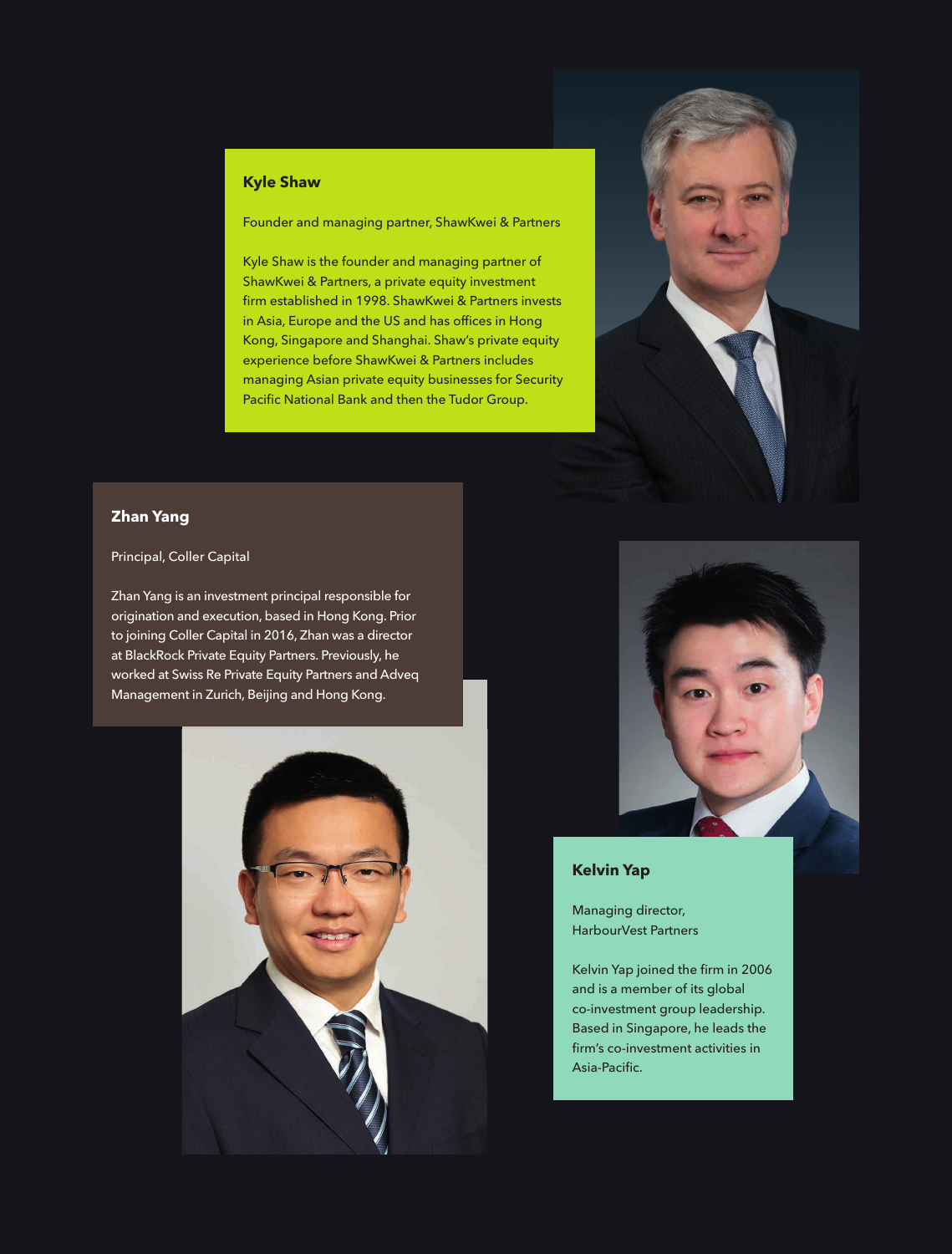*"There's quite a lot of dry powder on the sidelines for Asian secondaries, but we have no doubt that the asset class is going to go strong"* 

> **DOUG COULTER LGT Capital Partners**

says Jonathan English, a Hong Kongbased managing director at Portfolio Advisors.

"It really is on a case-by-case basis, depending on the internal policies of a particular organisation and how they're reviewing the geopolitical risk," English adds.

"At the end of the day, people are commercially minded and obviously returns can drive and influence decision-making. It may be a challenge psychologically on how best to balance the varying views."

Chinese private equity was dealt another blow in late July by the US Securities and Exchange Commission. The SEC said it would start requiring Chinese companies hoping to raise money in the US to disclose their legal structures and the risk of China's government interfering in their business.

Besides the political climate, enhanced scrutiny around Chinese listings has been driven in part by specific instances of questionable book-keeping. US-listed Luckin Coffee, one of Chinese private equity's banner success stories, was delisted last year following an accounting scandal relating to alleged fraudulent revenue figures. US-listed TAL Education was probed

for sales fraud and others were accused of similar issues.

US IPOs have traditionally been a popular exit route for Chinese companies, which may now favour Chinese bourses.

"If you look at countries like the US, which has been a huge exit opportunity for listing Chinese companies, then I think that's probably not going to be a realistic exit strategy to pin your hopes on," Shaw says. "Instead, you're probably looking at potential listings in Shanghai, Shenzhen and Hong Kong, which may not be as attractive when finally exiting the investment."

While a less hospitable environment could be bad news for some managers, it could represent an opportunity in the country's vast yuan-denominated private equity market. Data from Schroder Adveq and advisory firm Zero2IPO put yuan fundraising at the equivalent of \$163 billion in 2019, compared with just \$22 billion from international investors.

"Events over the past few weeks [in July] have shown a lot more uncertainty on exits for Chinese assets outside of China," says Kelvin Yap, a Singapore-based managing director at HarbourVest Partners. "If you can't really exit outside anymore because there's going to be a lot more regulatory scrutiny there, then you're going to be exiting on the inside. So it's a matter of how you can react to that development. Invest inside and exit inside."

#### **Secondaries**

International investors can access yuandenominated private equity via the Qualified Foreign Limited Partnership pilot programme. Launched in 2010, the scheme enables certain foreign managers to invest onshore in yuan with capital raised offshore, albeit subject to strict quotas and high barriers to authorisation.

"That's the enabler," Yap says. "QFLP has been around for some time, but it's a matter of the size of the quotas and the regulatory regime being a lot more straightforward for people to tap into. Because that's the window."

The yuan-denominated secondaries market in particular may benefit from greater capital inflows, with domestic buyers few and far between. The opportunity set should be large, given that Chinese private equity funds tend to have four- to five-year terms and can be left with significant amounts of unrealised capital at the end of their lives.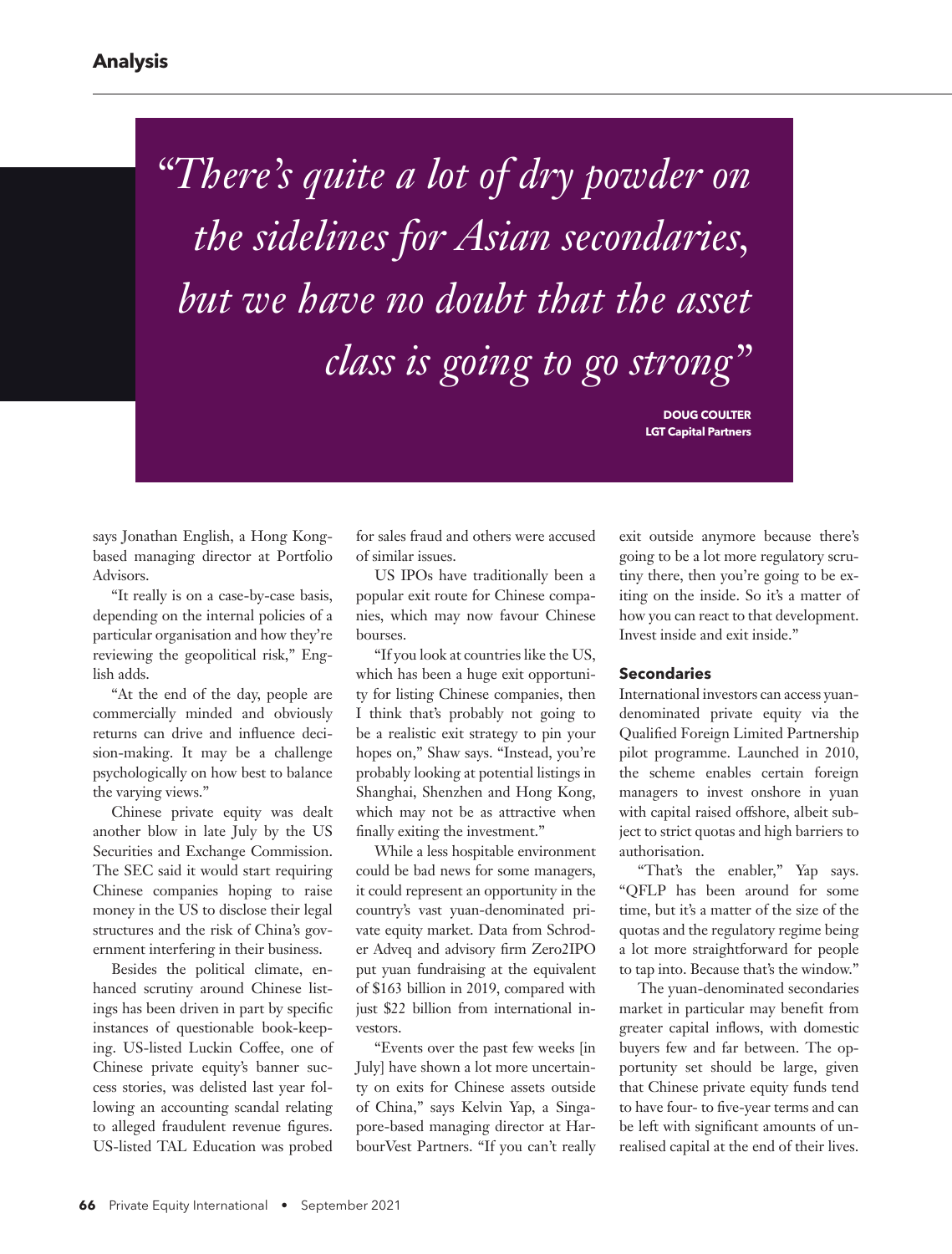*"For investors sitting on the sidelines or least slowing down their deployment pace into Asian private equity, secondaries provide an opportunity for them to re-engage"* 

**JONATHAN ENGLISH Portfolio Advisors**



APAC deal value hit a record last year, while exits continued to decline (\$bn)

Source: Bain & Co; AVCJ

"If you look at the market, there's very little capital available to do RMB secondaries transactions and provide liquidity into the ecosystem," says Zhan Yang, an investment principal at Coller Capital. "If you're asking whether there are opportunities, the answer is yes. LPs are interested, but they want to learn more to see what the opportunity looks like and the size of the opportunity."

Secondaries buyers have become increasingly active across Asia-Pacific more broadly during the pandemic and are expected to have a strong 2021 due in part to fundraising delays, rising demand in China for US dollar commitments and a backlog of transactions that were disrupted by the pandemic.

"We closed a fairly big continuation fund for a Southeast Asia manager in July and they also closed their main fund around the same time," Anderson says. "Now, in a normal year we'd just be closing their flagship fundraise, so the fact that there was a continuation fund going on at the same time I think was very much a sign of the times."

Secondaries in Asia has been on the up for some time.

"Just thinking back to Hong Kongbased private equity conferences that took place five to 10 years ago, you could walk into the one secondaries panel that they would always have on the last day at four o'clock, and there'd be nobody there," notes Doug Coulter, partner and head of private equity for Asia-Pacific at LGT Capital Partners.

"If you look today, Asia is probably still only between 5 to 10 percent of global secondary volume, but if you talk to anybody in the industry in terms of their projections, they've got that number headed up towards probably 15 percent or even 20 percent of global volume in the medium term. There's quite a lot of dry powder on the sidelines for Asian secondaries, we have no doubt that the asset class is going to grow strongly."

Sponsors in particular are helping drive secondaries deals in the region. "We're seeing a proliferation of GP-led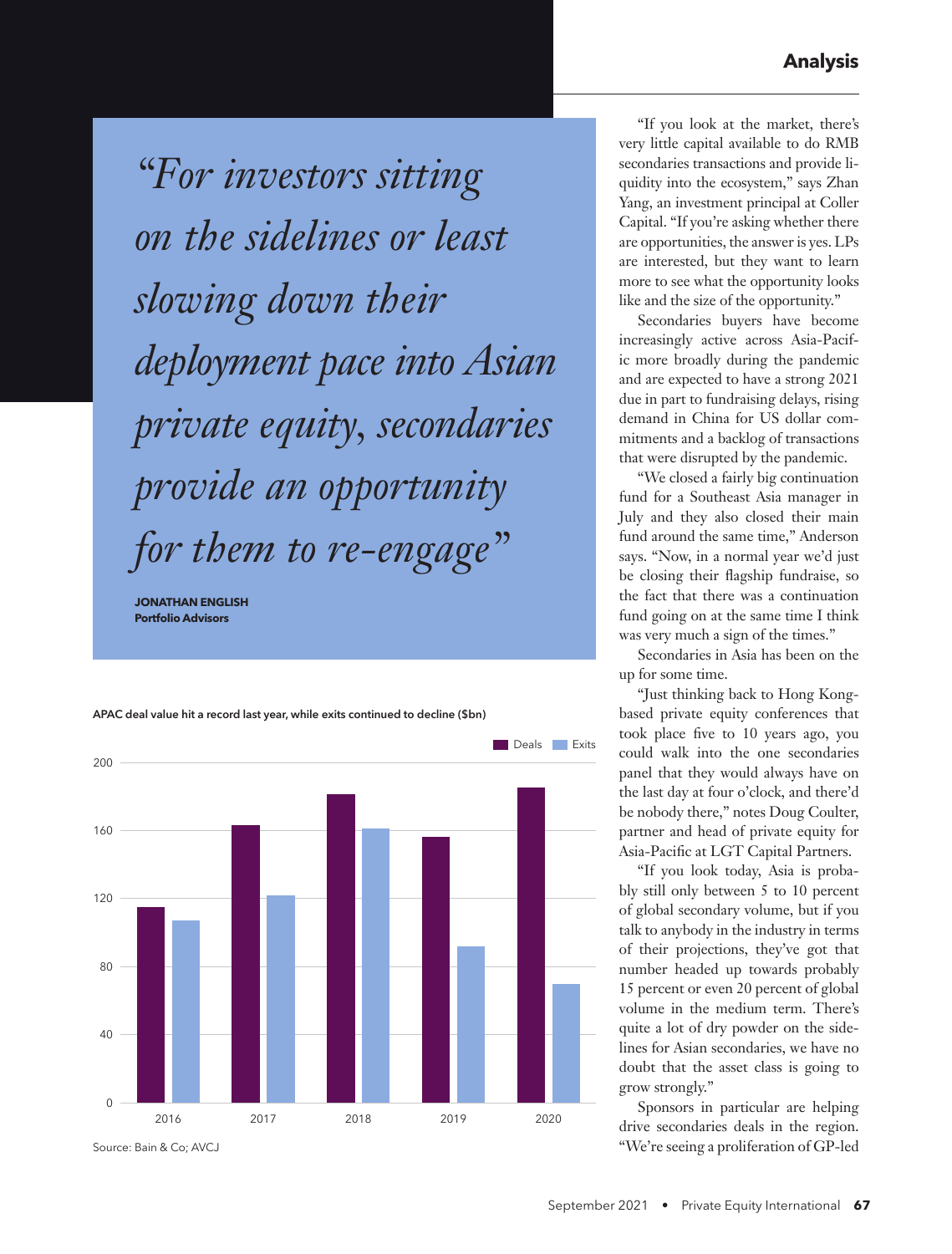opportunities in Asia," Yang says. "It's a situation similar to the primary market, whereby the good deals are hot because everybody's chasing them, and the not-so-good ones – or at least ones that aren't perceived as good – are not receiving a lot of interest."

In May, TR Capital, one of Asia's biggest direct secondaries firms, became the latest to use China's qualified limited partnership scheme in a GP-led restructuring. The Hong Kong-headquartered firm co-led a process that involved transferring six healthcare assets from three funds managed by China's Huagai Capital into an 800 millionyuan (\$123.5 million; €104.9 million) continuation fund.

The same month, Hamilton Lane and Coller Capital co-led a fund restructuring of healthcare assets owned by Beijing-based Legend Capital. Last year, HarbourVest and LGT backed a \$600 million-plus yuan-to-dollar restructuring involving Chinese manager IDG Capital, according to *Secondaries Investor*.

"For investors sitting on the sidelines or least slowing down their deployment pace into Asian private equity, secondaries provide an opportunity for them to re-engage," English notes.

"If you take away some of the duration and liquidity risk witnessed historically in their Asian PE portfolios, a secondary strategy is a way to recalibrate, access backdated vintage-year diversification and have a really interesting opportunity to restart and refocus their Asian PE programme."

#### **Dealmaking**

Like much of the world, dealmaking in Asia has recovered from a lull in the first half of last year. Deal value hit a record \$185 billion in 2020, up 19 percent from the prior year and 23 percent more than the previous five-year average, according to Bain & Co. Some \$97 billion was deployed in China, a 42 percent increase from 2019 and 22 percent higher than the previous five-year average.

"It is absolutely a friendly dealmaking environment," Shaw says. "There are many companies interested in either raising money for growth, or with shareholders wanting to sell out and change their lifestyle, or deciding to restructure by spinning off assets, and so I think there are a lot of opportunities out there in terms of compelling valuations."

With a rise in dealmaking comes an increase in the number of co-investment opportunities for LPs.

"It feels like there's just been a torrent of co-investments coming through," Anderson says.

"I think at least some managers may have had anxiety about whether they were going to have enough capital, so there may be an element of making sure that there's sufficient margin of safety rather than using up all of their fund. In an environment where people may be concerned about fundraising, the importance of keeping the LPs

*"If you look at the US, which has been a huge exit opportunity for listing Chinese companies, then that's probably not going to be a realistic exit strategy to pin your hopes on"*

**KYLE SHAW ShawKwei & Partners**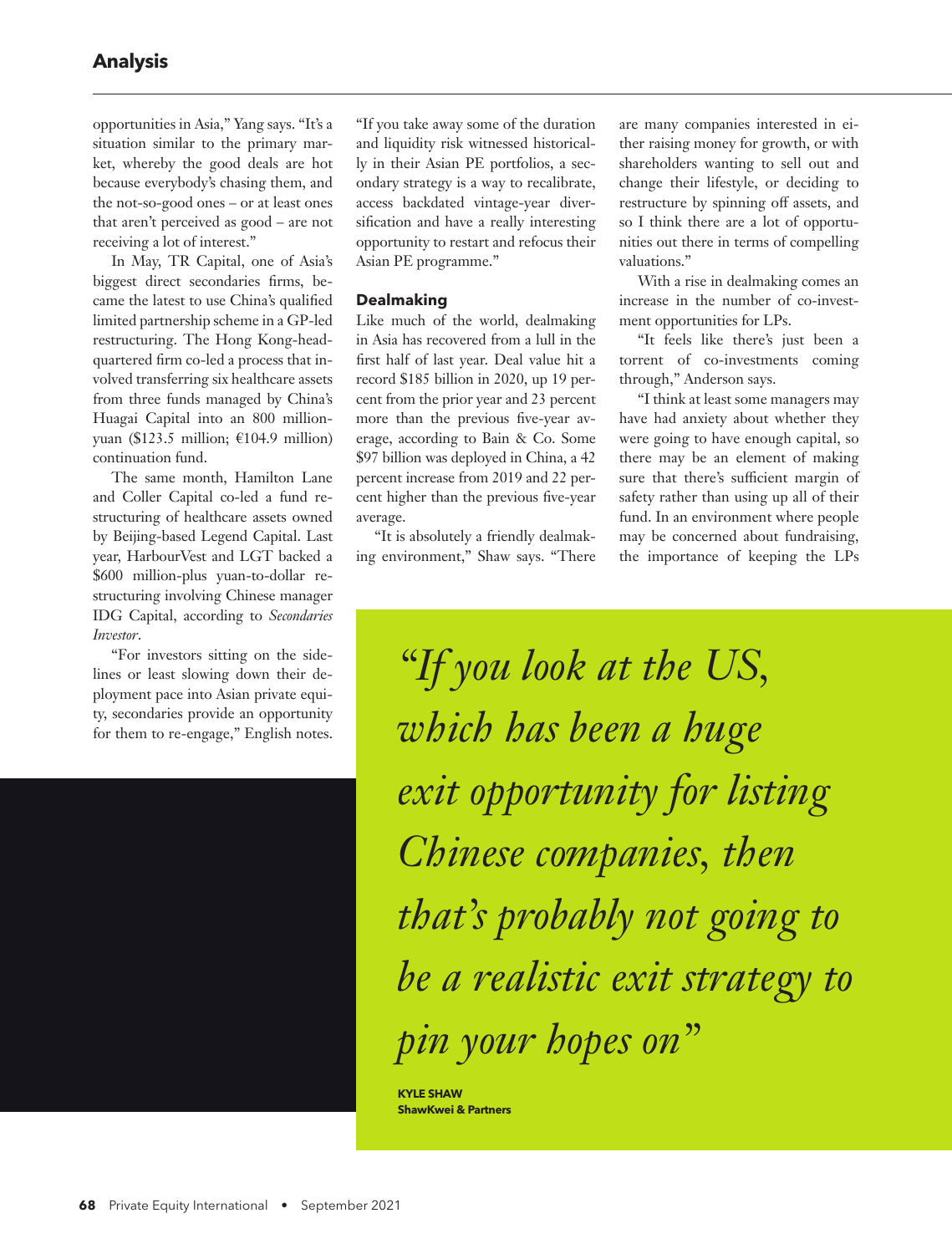happy is another aspect to it as well."

Some markets have been more active than others when it comes to co-investing, with the region's comparative isolation an obstacle for Western participants without a local presence, Coulter says. That said, the pandemic has created opportunities, as well as challenges, in particular sectors.

"For example, in Australia, Japan and China, even though those have been mostly closed markets, they're large enough to be able to support potentially very interesting deals in domestic tourism," Coulter adds.

"Tech and sectors related broadly to domestic consumption, such as

## *"We're seeing a proliferation of GP-led opportunities in Asia"*

**ZHAN YANG Coller Capital**

### India: Big players contribute to rising deal value

#### **While China grapples with regulatory uncertainty, India has been raking in private equity capital**

Deal value in India rose to \$38 billion last year, up 64 percent over the prior five-year period, according to Bain & Co. Growth was buoyed by 10 private equity investments totalling almost \$10 billion in technology multinational Jio Platforms and seven investments in Reliance Retail.

The market has attracted some of private equity's biggest names. Carlyle Group completed at least three deals in 2020 alone, including buying a 74 percent stake in healthcare business SeQuent Scientific for a reported 15.87 billion rupees (\$215 million;  $€180$  million) and a 20 percent stake in Piramal Pharma for 35.23 billion rupees. KKR, PAG, TPG and Warburg Pincus also made multiple investments.

"It certainly feels like there's quite a lot of India activity going on," says Gavin Anderson of Debevoise & Plimpton. "There's not an infinite number of large Indian GPs that can absorb a decent amount of capital. Compared to the number of China GPs out there, it just feels like there's not quite as many, especially once you get outside the venture space. I think a lot of it probably is done through pan-regional funds to a greater extent."

It isn't just mega-firms that are drawn to India. "India will continue to be an increasingly large part of the strategic proposition in the portfolio of companies in which we consider investing," says Kyle Shaw of ShawKwei & Partners.

"India has a meaningful role right now for people like us looking for alternative sites for advanced

manufacturing and services. India is probably not just a single source investment location, but it could be part of a European, US or Southeast Asian company that's looking to expand into an area where access to abundant labour and a reliable supply chain is easily available."

#### **Sceptical investors**

Still, investors may require some convincing before fully warming to India, a market that has sometimes disappointed those expecting steady distributions.

"The real risk that investors have experienced historically when underwriting Indian secondary opportunities is duration," says Jonathan English of Portfolio Advisors. "You may be caught in stalled liquidity situations, depending on the capital markets or scalability of those assets, and need to strike a balance when analysing Indian LP stakes on the secondaries market. Hopefully it's a multiple-line-item portfolio with greater diversification to help de-risk some of that uncertainty on the hold period for those assets."

Others see opportunity in India's underwhelming past. "Disappointing outcomes actually fits really nicely as a recipe for our secondary investment strategy," says Kelvin Yap of HarbourVest Partners. "When you have a counterparty who says, 'I just want to get out of this position,' it can make for a great trade depending on whether you price it correctly, what the assets are and how diversified the basket is."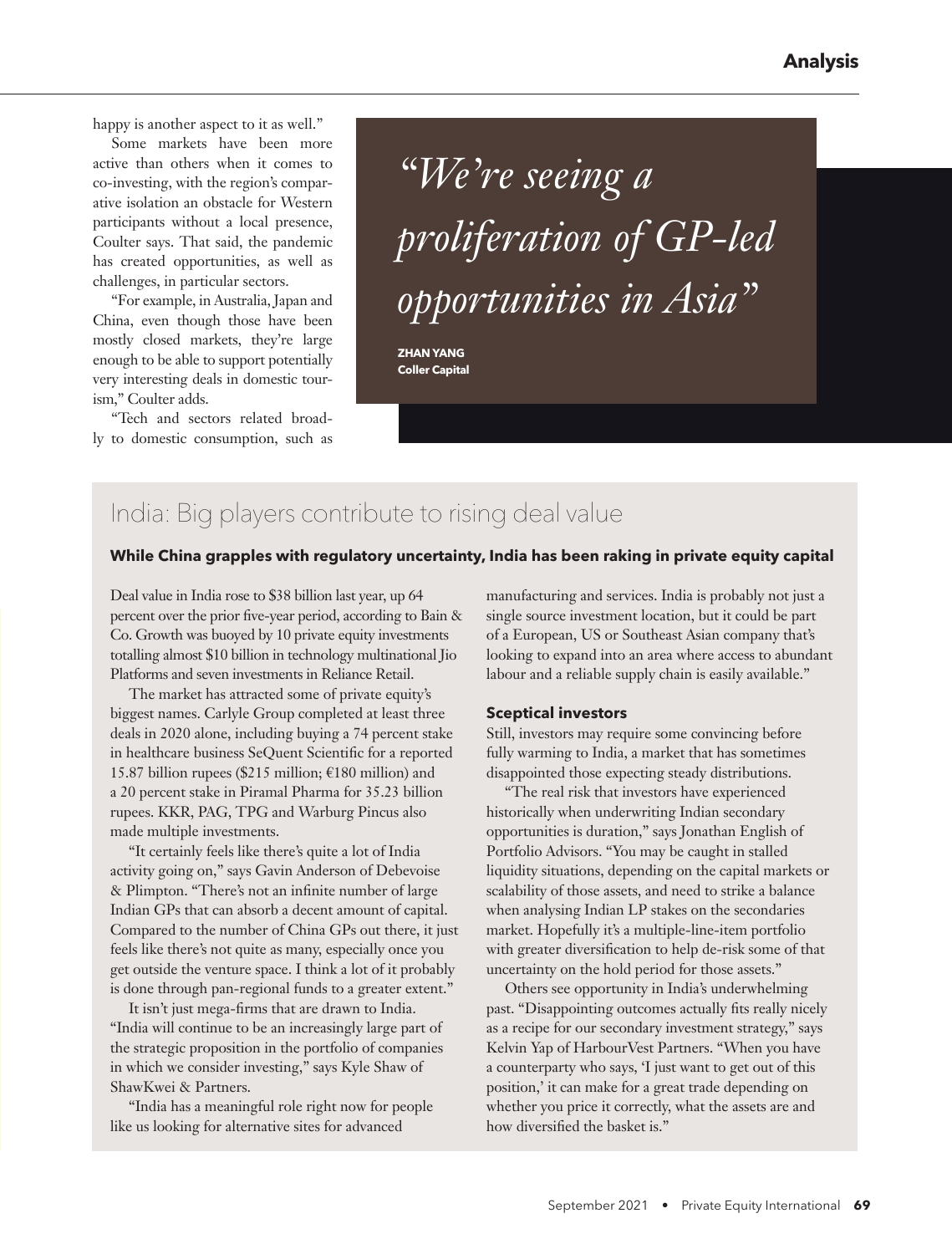healthcare, especially in emerging Asia, China and India, have become incredibly crowded trades. For some 'market-leading' companies, we see sky-high valuations, so it's a question of risk and how much you want to lean into very highly priced deals in those covid-friendly sectors."

HarbourVest is taking advantage of market conditions in Asia. The firm launched a Singapore bureau in June, with Yap relocating from Hong Kong to assist the build-out.

"China was first in and first out of the initial covid-19 wave," Yap notes. "There was the opportunity to rotate into cyclical sectors quickly when there were still really good deals to be had. We closed a number of those type of opportunities focused more on retail and travel where you could buy at a very attractive multiple, but underwrite the risk of a resurgence in cases and then a repeat of the economy being shot for a period of time. There are lots of opportunities around the entire region. It all depends on underwriting

a given pathway to recovery for the economy you are investing in."

#### **Exits**

While dealmaking warmed up, exits in Asia slumped last year as firms globally waited for better times to sell portfolio companies. The region saw \$70 billion-worth of exits in 2020, down from \$92 billion the previous year and less than half the \$161 billion recorded in 2018, per Bain & Co.

For those that did seek an exit, initial public offerings were the preferred route. Listings accounted for 60 percent of exits by value in Asia last year, almost double the prior five-year average. China accounted for 86 percent of the region's listings, with the majority launched by healthcare and tech companies.

Activity was driven in part by Chinese companies listed on US exchanges opting to conduct secondary listings in Hong Kong: Alibaba did so in 2019, followed by Chinese gaming company NetEase Inc and e-commerce giant

There were bargains to be had in APAC during the pandemic, with PE multiples remaining at lower levels than previous years (Median EV/EBITDA multiple)



JD.com last year. The introduction of Shanghai's STAR Market for high-tech companies in 2019 expanded the IPO routes available for domestic firms.

Still, a broader decline in exits has sparked fears in some quarters of exacerbating a perceived comparative lack of distributions among Asian GPs relative to their peers in Europe and the US. Capital contributions continued to outweigh distributions last year. The value of companies held in PE portfolios, or unrealised value, rose 33 percent to \$1 trillion.

"It ultimately comes down to a GPby-GP analysis but, let's face it, there are a lot of managers in APAC who have very low DPIs on a relative basis," Coulter says. "Also, with all the money crowding into venture, particularly in China and India, there's probably going to be a lot of very unhappy LPs over the next five to 10 years except for those in the very top-tier names. It's the same thing in the US – if you're in the top VCs, you're happy, and if you're not, you may not be so happy. China is probably going to unfold in exactly the same way."

Asian private equity firms seem to be waking up to the need to distribute capital to LPs.

"During the last cycle, the broader Asian GP community has come to understand the importance of DPI to the global LP community, not only for their current fund, but for the successor," English notes. "GPs have matured and are more sophisticated on when to pull the trigger and may not be as wedded to an underlying asset as they may have been historically. To take money off the table, they utilise a multitude of levers on creating liquidity, either through recapitalisations or selling down partial shares, in order to deliver liquidity back into the LPs' hands and crystallise carry for themselves."

There is some debate around whether Asia's perceived lack of distributions relative to the West is as serious as investors have been led to believe. HarbourVest, for example, has